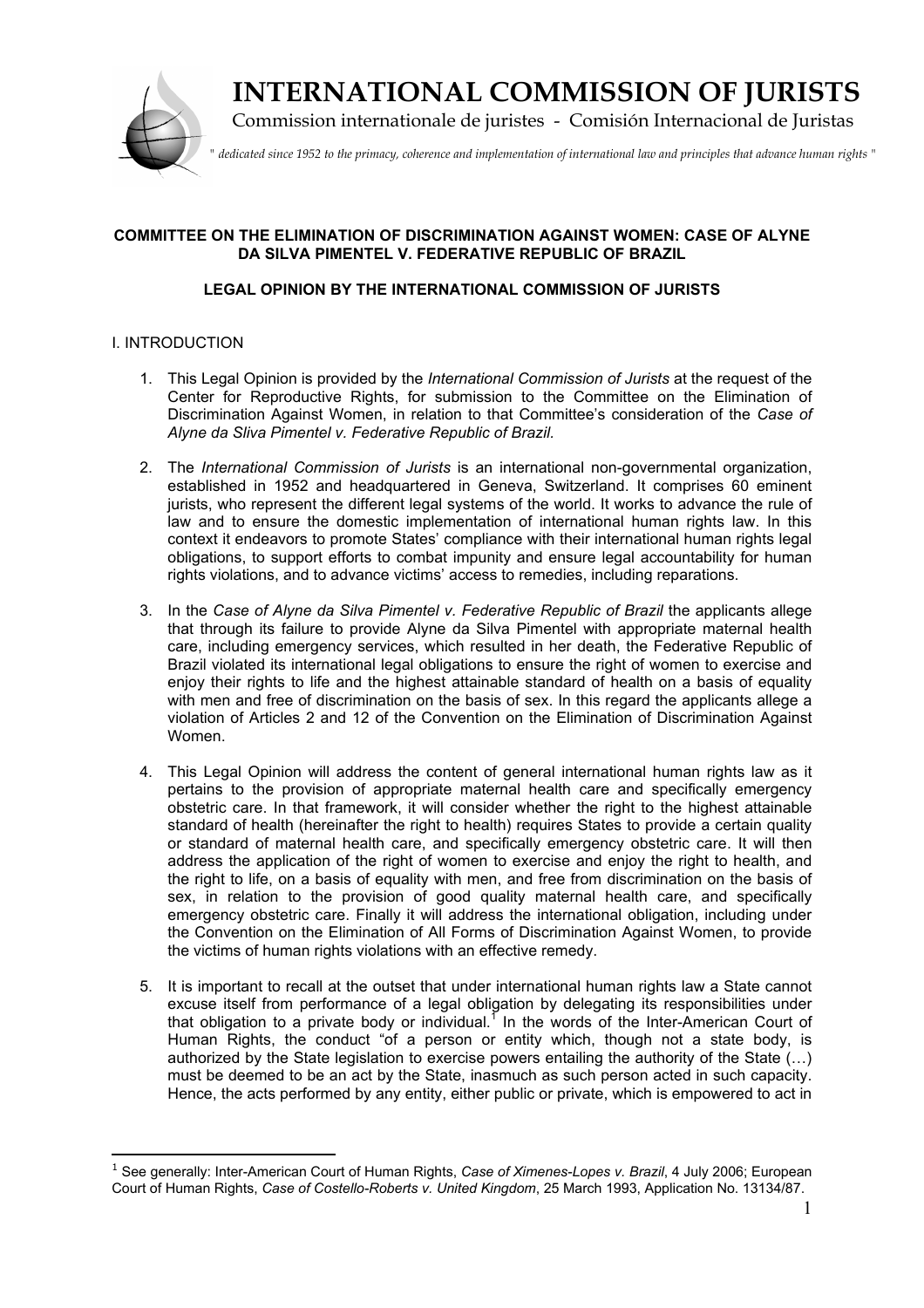a State capacity, may be deemed to be acts for which the State is directly liable, as it happens when services are rendered on behalf of the State."<sup>2</sup>

6. It is notable, in the context of the present case, that the Inter-American Court has directly applied this reasoning to the provision of health care in the Federative Republic of Brazil, holding that in relation to public health care, the system in that country is such that, "when health care services are public, it is the State which renders them directly to the population, through its Single Health System. This public health care system is primarily offered at public hospitals; notwithstanding when in a region of the country there are not enough public hospitals to provide health care services to all patients, private institutions, as supplementary agents and by virtue of contracts or agreements entered into (…) may also provide health care under the umbrella of the Single Health System. In both cases, whether the patient is admitted into a public hospital or a private institution which operates by virtue of a contract or an agreement entered into with the SUS, the patient is under the care of the Brazilian public health system, that is, of the State."<sup>3</sup>

#### II. THE INTERNATIONAL LEGAL OBLIGATION ON STATES TO REALIZE THE RIGHT TO HEALTH

- 7. International human rights law obliges States to realize the right to health. This means that States must not only refrain from interfering in the enjoyment of the right to health but that they must take positive proactive measures to realize the right.<sup>4</sup> Conduct involving affirmative acts and conduct of omission or failure to take necessary measures can give rise to a violation of the right to health.<sup>5</sup>
- 8. Safeguarding the right to health, among other things, requires States to ensure the provision of "timely and appropriate health care."<sup>6</sup> States must also ensure "the appropriate training of doctors and other medical personnel," while "functioning public health and health-care facilities, goods and services (...) have to be available in sufficient quantity,"<sup>8</sup> and "must also be scientifically and medically appropriate and of good quality."<sup>9</sup>
- 9. Compliance with the correlative obligations stemming from the right to health, including the obligation to ensure the provision of timely and appropriate health care, places particular requirements on States in relation to maternal health. Specifically, it necessitates the provision of appropriate maternal health care. The Committee on Economic, Social and Cultural Rights, in its analysis of the obligation to realize the right to health under Article 12 of the International Covenant on Economic, Social and Cultural Rights, has affirmed that States are required "to ensure reproductive, maternal (pre-natal as well as post-natal) and child health care."<sup>10</sup> The Convention on the Elimination of All Forms of Discrimination against Women enshrines this obligation expressly, providing in Article 12(2) that States "shall ensure to women appropriate services in connection with pregnancy, confinement and the post-natal period."<sup>11</sup>
- 10. Ensuring the provision of "appropriate services" in respect of reproductive and maternal health care necessarily includes the requirement that States provide emergency obstetric

<sup>2</sup> Inter-American Court of Human Rights, *Case of Ximenes-Lopes v. Brazil*, 4 July 2006, Paras. 86-87.

 $3$  Ibid. Para. 95.

<sup>4</sup> Committee on Economic, Social and Cultural Rights, General Comment No. 14, The Right to the Highest Attainable Standard of Health (hereinafter CESCR General Comment No.14), Para. 33. See also, Maastricht Guidelines on Violations of Economic, Social, Cultural Rights (hereinafter Maastricht Guidelines), January 1997, Para. 6.

<sup>5</sup> CESCR General Comment No.14. Paras. 48 and 49. See also, Maastricht Guidelines, Paras. 14 and 15.

<sup>6</sup> CESCR General Comment No.14. Para. 11. See also, Para. 36.

<sup>7</sup> CESCR General Comment No.14. Para. 36.

<sup>8</sup> CESCR General Comment No.14. Para. 12(a).

<sup>&</sup>lt;sup>9</sup> CESCR General Comment No.14. Para. 12(d).

<sup>&</sup>lt;sup>10</sup>CESCR General Comment No.14, Para 44(a). See also, Para 14. See also Article 24(d), International Convention on the Rights of the Child.

<sup>&</sup>lt;sup>11</sup> Article 12(2), Convention on the Elimination of All Forms of Discrimination against Women. See also, Committee on the Elimination of Discrimination against Women, General Recommendation No. 24, Women and Health, (hereinafter CEDAW General Recommendation No. 24.), Para. 26.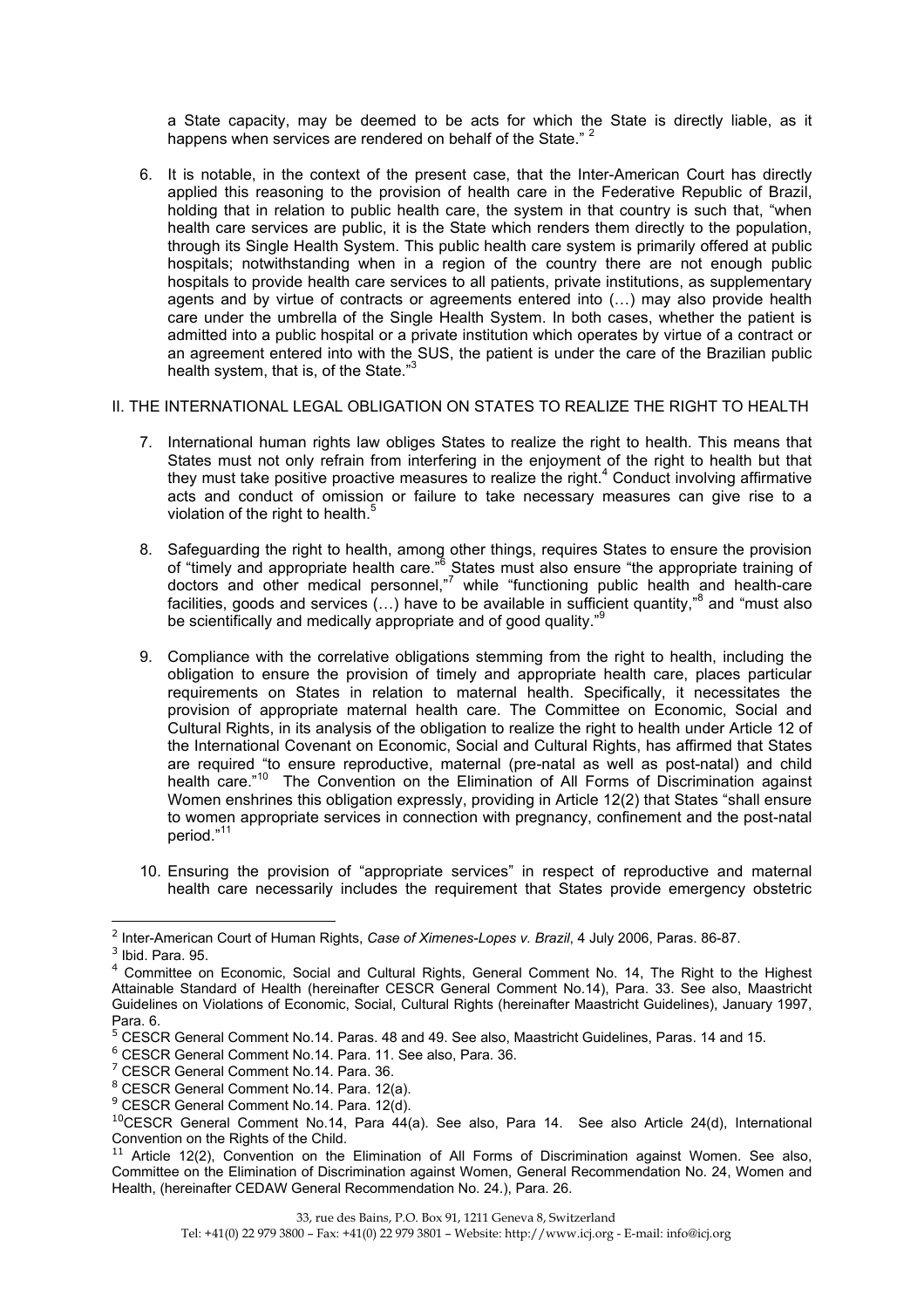services. In the words of the Committee on the Elimination of Discrimination against Women, "it is a duty of States to ensure women's right to safe motherhood and emergency obstetric services."<sup>12</sup> Similarly the Committee on Economic, Social and Cultural Rights has emphasized that "public health infrastructures should provide for sexual and reproductive health services, including safe motherhood,"13 and that Article 12.2(a) of the Convention on Economic, Social and Cultural Rights, "may be understood as requiring (…) pre and postnatal care, emergency obstetric services."<sup>14</sup> Additionally, the United Nations Special Rapporteur on the Right to Health has underlined that the right to health of women entitles them to "key technical interventions for the prevention of maternal mortality, including (…) emergency obstetric care."<sup>15</sup>

11. In line with the analysis above, the scope of the State's obligation in respect of the right to health extends beyond mere "provision" by States of maternal health care and services. In order to comply with their obligations States must ensure that the maternal health care, including emergency obstetric care, they provide to women, is readily available, accessible, medically appropriate, of good quality and that doctors and medical personnel are appropriately trained.<sup>1</sup>

#### **The Nature of the Obligation on States to Provide Maternal Health Care, Including Obstetric Care**

- 12. International human rights law imposes certain obligations in relation to the right to health which States must perform to immediate effect.<sup>17</sup> Other right to health obligations are subject to progressive realization, meaning that they do not necessarily need to be realized fully at once, but instead, in the words of the Committee on Economic, Social and Cultural Rights, may be subject to a "specific and continuing obligation to move as expeditiously and effectively as possible towards (...) full realization."<sup>18</sup>
- 13. Certain obligations which must be performed to immediate effect are classed as "minimum core obligations."<sup>19</sup> These oblige States to "ensure the satisfaction of, at the very least, minimum essential levels<sup>"20</sup> of the right to health. In the words of the Committee on Economic, Social and Cultural Rights "a State cannot, under any circumstances whatsoever, justify its non-compliance with the core obligations."21 As a matter of course it follows that violations of the right to health occur when a State fails to satisfy its minimum core obligations.
- 14. The Committee on Economic Social and Cultural Rights has affirmed that the obligation on States "to ensure reproductive, maternal (pre-natal as well as post-natal) and child health care $^{23}$  is of "comparable priority"<sup>24</sup> to States' minimum core obligations.

<sup>&</sup>lt;sup>12</sup> CEDAW General Recommendation No. 24. Para. 27.

<sup>&</sup>lt;sup>13</sup> CESCR General Comment No. 14, Para. 36.

<sup>&</sup>lt;sup>14</sup> CESCR General Comment No. 14, Para. 14.

<sup>&</sup>lt;sup>15</sup> The United Nations Special Rapporteur on the Right of Everyone to the Enjoyment of the Highest Attainable Standard of Physical and Mental Health, Report to the General Assembly, 13 September 2006, U.N. Doc. A/61/338, (hereinafter Report of the Special Rapporteur on the Right to Health), Para. 13. <sup>16</sup> See Paragraph 8 above.

<sup>&</sup>lt;sup>17</sup> CESCR General Comment No. 14, Para. 30. See also Committee on Economic, Social and Cultural Rights, General Comment No.3, *The Nature of States Parties Obligations*, (hereinafter CESCR General Comment No.3), Paras.1, 9 and 10; The Limburg Principles on the Implementation of the International Covenant on Economic, Social and Cultural Rights, (hereinafter Limburg Principles) Paras. 21 and 22; The Maastricht Guidelines, Paras. 8 and 9.

<sup>&</sup>lt;sup>18</sup> CESCR General Comment No.14, Para. 31. See also, CESCR General Comment No. 3, Para. 9; Limburg Principles, Para. 21; Maastricht Guidelines, Para.8.

<sup>&</sup>lt;sup>19</sup> CESCR General Comment No. 3, Para. 10. See also CESCR General Comment No. 14, Para. 43.

<sup>&</sup>lt;sup>20</sup> CESCR General Comment No. 14, Para. 43. See also, CESCR General Comment No. 3, Para. 10.

<sup>&</sup>lt;sup>21</sup> CESCR General Comment No. 14, Para. 47.

<sup>&</sup>lt;sup>22</sup> CESCR General Comment No. 14, Para 47. See also, Maastricht Guidelines, Paras. 9 and 15(h).

 $23$  CESCR General Comment No. 14, Para. 44(a). And see analysis in Paragraphs  $3 - 5$  above.

<sup>&</sup>lt;sup>24</sup> CESCR General Comment No. 14, Para. 44(a).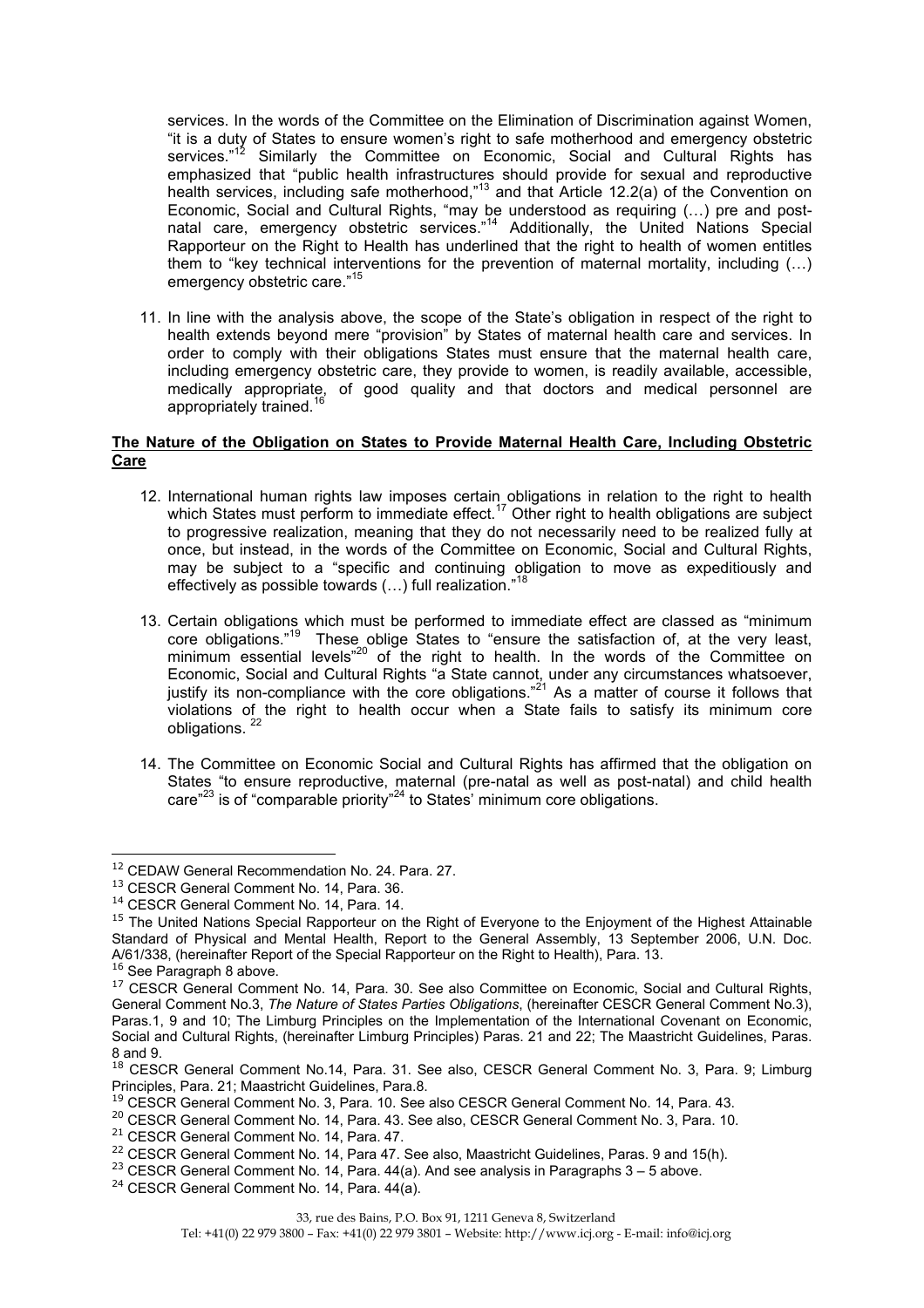- 15. Moreover "minimum essential levels" of the right to health to which the "minimum core obligations<sup>"25</sup> of the right to health apply, have been widely and explicitly held to include "essential primary health care."26 In turn, primary health care has been defined as "essential health care,"<sup>27</sup> and is recognized as including maternal health care.<sup>28</sup> More specifically, there can be no question but that certain essential forms of obstetric care which can, and are necessary to, save the life of a woman in a pregnancy or childbirth related emergency<sup>29</sup> are encompassed within essential primary health care.
- 16. Accessible, medically appropriate and good quality maternal health care, including emergency obstetric care, is no doubt a core minimum obligation constitutive of the right to health. It should be noted, however, that even if aspects of the obligation to provide good quality maternal health-care and emergency obstetric care were considered to be subject to progressive realization, the failure of a State to ensure the provision of good quality maternal health-care and emergency obstetric care would nonetheless amount to a violation of women's right to health, unless that State were able to demonstrate that "every effort has nevertheless been made to use all available resources at its disposal"<sup>30</sup> to provide such health-care, "as expeditiously and effectively as possible" <sup>31</sup> and "as a matter of priority."<sup>31</sup>

III. THE INTERNATIONAL LEGAL OBLIGATION TO ENSURE THE RIGHT OF WOMEN TO EXERCISE AND ENJOY THEIR HUMAN RIGHTS ON THE BASIS OF EQUALITY WITH MEN AND FREE FROM DISCRIMINATION ON THE BASIS OF SEX

17. States are obliged under international human rights law to ensure the equal right of men and women to the enjoyment of all human rights and to guarantee its corollary: the exercise of those rights without discrimination of any kind on the basis of sex. $^{33}$  As defined by Article 1 of the *Convention on the Elimination of All Forms of Discrimination against Women*, such discrimination is "any distinction, exclusion or restriction made on the basis of sex which has the effect or purpose of impairing or nullifying the recognition, enjoyment or exercise by women, irrespective of their marital status, on a basis of equality of men and women, of human rights and fundamental freedoms in the political, economic, social, cultural, civil or any other field."

<sup>&</sup>lt;sup>25</sup> CESCR General Comment No.3, Para.10; CESCR General Comment No. 14, Para. 43.

<sup>&</sup>lt;sup>26</sup> CESCR General Comment No. 14, Para. 43. See also, CESCR General Comment No. 3, Para.10; Maastricht Guidelines, Para. 6; Article 10, Additional Protocol to the American Convention on Human Rights in the Area of Economic, Social and Cultural Rights.

<sup>&</sup>lt;sup>27</sup> Article 10, Additional Protocol to the American Convention on Human Rights in the Area of Economic, Social and Cultural Rights; Declaration of Alma-Ata, International Conference on Primary Health Care, Alma-Ata, September 1978 (hereinafter Declaration of Alma-Ata), Para. VI.

 $28$  Declaration of Alma-Ata, Para. VII (3): "Primary health care (...) includes at least (...) maternal and child health care." See also: Article 49, ILO Convention Concerning Minimum Standards of Social Security, 28 June 1952; Report of the Special Rapporteur on the Right to Health, Para. 16; Beijing Platform for Action, Fourth World Conference on Women, September 1995, (hereinafter Beijing Platform for Action), Para. 106(e); Programme of Action of the International Conference on Population and Development, 18 October 1994, A/CoN.171/13: Report of the ICPD, (hereinafter Cairo Programme of Action), Para. 8.22.

<sup>&</sup>lt;sup>29</sup> Regarding the importance of providing emergency life-saving medical treatment generally, see: Indian Supreme Court, *Paschim Banga Khet Mazdoor Samity and others v. State of West Bengal and another*, (1996) AIR SC 2426, Para. 9 and South African Constitutional Court, *Soobramoney v. Minister of Health*, 27 November 1997, Case CCT 32/97, Paras.18 – 21.

<sup>&</sup>lt;sup>30</sup> CESCR General Comment No. 14, Para. 47. See also, CESCR, General Comment No. 3, Para. 9; Limburg Principles, Para. 21.; Maastricht Guidelines, Para. 8.

<sup>&</sup>lt;sup>31</sup> CESCR General Comment No. 3, Para. 9; CESCR General Comment No. 14, Para. 31.

<sup>&</sup>lt;sup>32</sup> CESCR General Comment No. 14, Para. 47.

<sup>&</sup>lt;sup>33</sup> Article 3, International Covenant on Civil and Political Rights; Article 3 International Covenant on Economic, Social and Cultural Rights; Articles 1 and 2, Convention on the Elimination of All Forms of Discrimination Against Women; Committee on Economic, Social and Cultural Rights, General Comment No. 16, *The Equal Right of Men and Women to the Enjoyment of All Economic, Social and Cultural Rights*, 11 August 2005, (hereinafter CESCR General Comment No.16), Paras. 1 and 10; Committee on Economic, Social and Cultural Rights, General Comment No. 20, *Non-Discrimination in Economic, Social and Cultural Rights*, 10 June 2009, U.N. Doc. E/C.12/GC/20, (hereinafter CESCR General Comment No. 20), Paras. 2, 3, 4 and 20.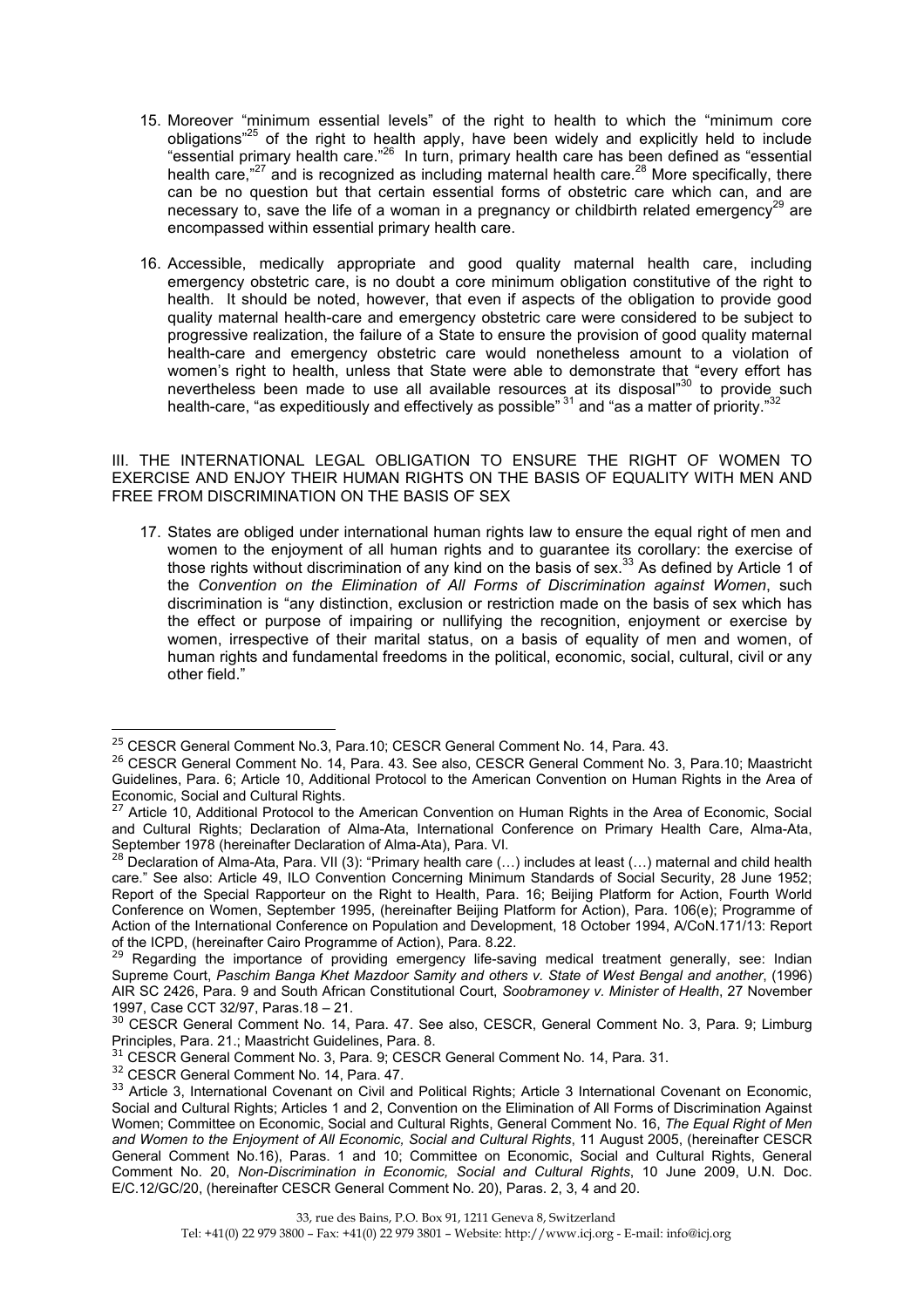- 18. The obligation to guarantee women's right to the equal enjoyment of human rights requires States to respect, protect and fulfill this right.<sup>34</sup> Within this obligation, States must "refrain from discriminatory actions that directly or indirectly result in the denial of the equal right of men and women<sup>35</sup> in the enjoyment of human rights. They also must take positive proactive "steps to ensure that in practice men and women enjoy their (…) rights on a basis of equality."<sup>36</sup> Conduct comprising either actions or failures to act (omissions) can amount to a violation of the obligation to guarantee women's equal right to the enjoyment of human rights and non-discrimination on the basis of sex.
- 19. In addition, these obligations concerning the equal enjoyment of rights require States to ensure "both *de facto* and *de jure* equality,"37 and to eliminate both formal and substantive discrimination.38 In that context impermissible discrimination on grounds of sex and women's inequality in relation to the enjoyment of human rights may result not only from legislation and legal measures, but from a range of conduct and practice. States must ensure the equal enjoyment of human rights and non-discrimination in respect of those rights, in both law and practice.39 Towards that end, the enactment of legal and/or policy frameworks that mandate equal treatment and/or proscribe discrimination in relation to the exercise of human rights will constitute necessary steps. By themselves, however, such steps will rarely be adequate. As the Committee on the Elimination of Discrimination against Women has underlined a "purely formal legal or programmatic approach is not sufficient to achieve women's de facto equality with men.<sup>"40</sup> Instead, in the words of the Committee on Economic, Social and Cultural Rights, "eliminating discrimination in practice requires paying sufficient attention to groups of individuals which suffer historical or persistent prejudice (…) States parties must therefore immediately adopt the necessary measures to prevent, diminish and eliminate the conditions and attitudes which cause or perpetuate substantive or *de facto* discrimination."<sup>41</sup>
- 20. Furthermore, the obligation to ensure that women are not subjected to discrimination on grounds of sex in the exercise of human rights extends to both direct and indirect discrimination on the basis of sex.<sup>42</sup> Consequently, States must both eliminate plainly discriminatory laws, policies, programmes and practices and they must ensure that seemingly gender-neutral measures do not have a discriminatory effect in real terms. Discrimination and inequality in the enjoyment of human rights may be both covert and overt.<sup>43</sup> Moreover, conduct which results effectively in discrimination on grounds of sex need not be undertaken with discriminatory intent in order to contravene the right of women to equal enjoyment of human rights and non-discrimination in the exercise of those rights on the basis of sex.<sup>4</sup>
- 21. Crucially, ensuring women's equal enjoyment of human rights and non-discrimination in the exercise of those rights will at times require States to recognise gender differences and act accordingly. In this respect, the Committee on the Elimination of Discrimination against Women has asserted that "it is not enough to guarantee women treatment that is identical to that of men. Rather, biological as well as socially and culturally constructed differences

<sup>&</sup>lt;sup>34</sup> CESCR General Comment No. 16, Para. 17; Committee on the Elimination of Discrimination Against Women, *General Recommendation No. 25, Article 4, Paragraph 1 of the Convention on the Elimination of All Forms of Discrimination against Women on Temporary Special Measures* (hereinafter CEDAW General Recommendation No. 25), Para. 4.

<sup>&</sup>lt;sup>35</sup> CESCR General Comment No. 16, Para. 18.

<sup>&</sup>lt;sup>36</sup> Ibid. Para. 21. See also Paras. 2 and 19. And see, CEDAW General Recommendation No. 25, Paras.7-8; CESCR General Comment No. 20, Para. 8(b).

<sup>&</sup>lt;sup>37</sup> CESCR General Comment No. 16, Para. 7; CEDAW General Recommendation No. 25, Para. 4.

<sup>38</sup> CESCR General Comment No. 20, Para. 8.

<sup>&</sup>lt;sup>39</sup> CESCR General Comment No. 16, Paras. 6-8; CEDAW General Recommendation No. 25, Paras. 4-10.

<sup>40</sup> CEDAW General Recommendation No. 25, Para. 8.

<sup>41</sup> CESCR General Comment No. 20, Para. 8(b).

<sup>42</sup> CEDAW General Recommendation No. 25, Para. 7; CESCR General Comment No. 16, Paras. 12-13; CESCR General Comment No. 20, Para. 10.

<sup>43</sup> CESCR General Comment No. 16, Para. 5; CESCR General Comment No. 14, Para. 19.

<sup>44</sup> CESCR General Comment No. 20, Para. 7: discrimination results when something "has the intention or effect of nullifying or impairing the recognition, enjoyment or exercise on an equal footing," of human rights. See also, European Court of Human Rights, *Case of Opuz v. Turkey*, 9 June 2009, Application No. 33401/02, Para. 200.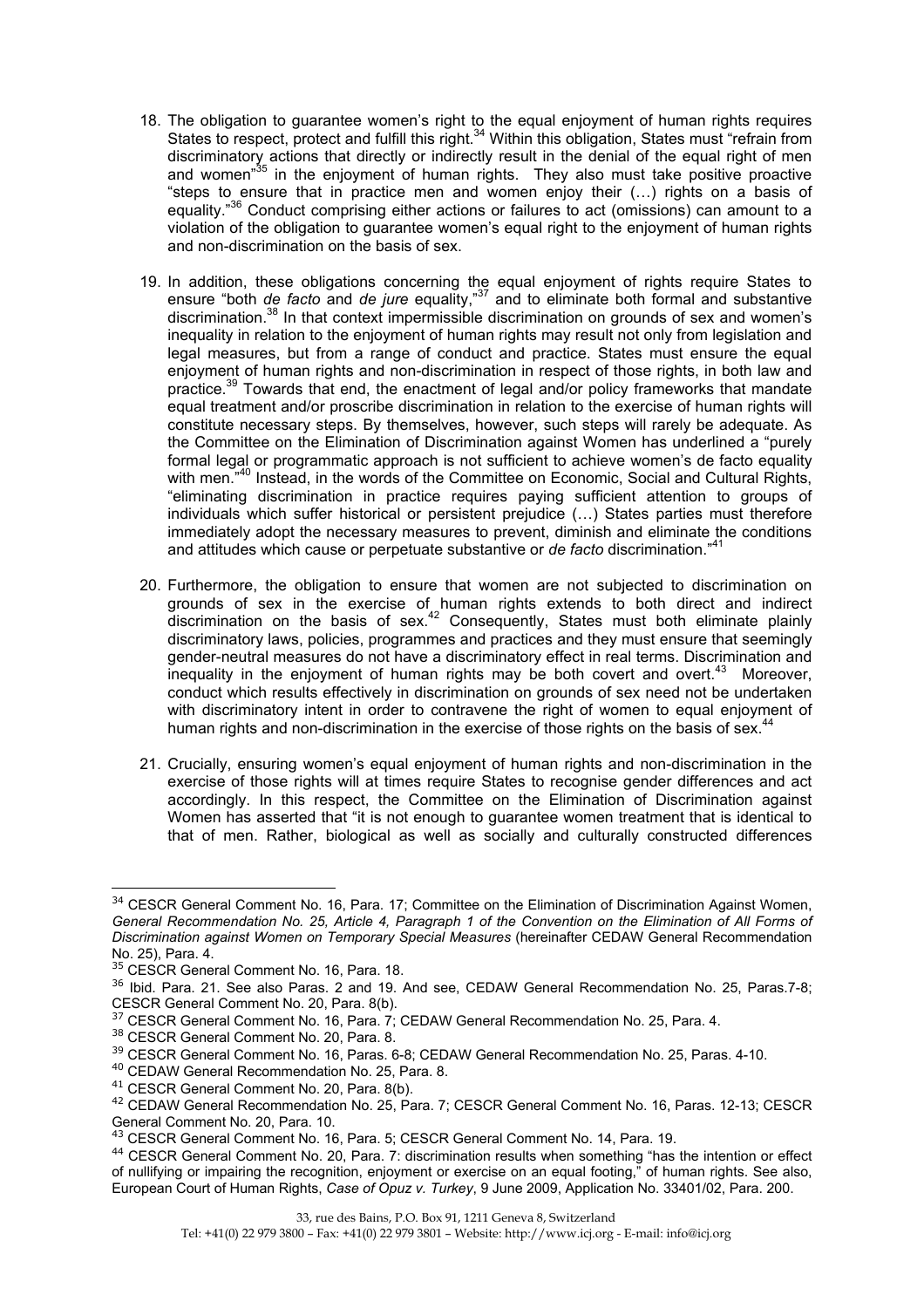between women and men must be taken into account. Under certain circumstances, nonidentical treatment of women and men will be required in order to address such differences."<sup>45</sup>

#### **(a) The Right to Health**

- 22. As a matter of course these obligations regarding non-discrimination and equality apply in relation to the right to health, $46$  and this has been explicitly confirmed by both the Committee on Economic, Social and Cultural Rights<sup>47</sup> and by the Committee on the Elimination of Discrimination against Women.<sup>48</sup> More specifically, the obligation to ensure women's equal enjoyment of human rights is an "immediate and primary obligation,"<sup>49</sup> while the requirement that States "ensure the right of access to health facilities, goods and services on a nondiscriminatory basis,"50is recognized as one of the *minimum core obligations* forming part of the obligation to realize the right to health. As such, a State must, with immediate effect, guarantee the right of women to exercise and enjoy their right to health on the basis of equality with men and free from discrimination based on sex.<sup>51</sup> Indeed, as the Committee on Economic, Social and Cultural Rights has underlined, a failure to ensure formal and substantive equality in women's enjoyment of the right to health constitutes a violation of that right.<sup>52</sup>
- 23. Article 12(1) of the Convention on the Elimination of Discrimination against Women obliges States to "take all appropriate measures to (…) to ensure, on a basis of equality of men and women, access to health care services." Similarly in the context of its analysis of equality and non-discrimination in relation to the right to health the Committee on Economic, Social and Cultural Rights has emphasized the need to ensure "equality of access to health care and health services,"<sup>53</sup> and has underlined the obligation on States to "prevent any discrimination" on internationally prohibited grounds in the provision of health care and health services."<sup>54</sup> In interpreting the meaning of Article 12(1) of the Convention on the Elimination of all Forms of Discrimination against Women the Committee on the Elimination of Discrimination against Women has held that, "the duty of States to ensure, on a basis of equality between men and women, access to health care services (…) implies an obligation to respect, protect and fulfill women's right's to health care."<sup>55</sup>
- 24. Specifically, the Committee has noted that "measures to eliminate discrimination against women are considered to be inappropriate if a health care system lacks services to prevent, detect and treat illnesses specific to women."<sup>56</sup> As such, health-care policies and measures must address the "distinctive features and factors which differ for women in comparison to men, such as  $(...)$  their menstrual cycle and their reproductive function." $57$
- 25. As a result of their biological features and reproductive function, only women, not men, suffer obstetric complications. The health-care interventions needed to save their lives in pregnancy or childbirth related emergencies are well known. Indeed it is estimated that 74 per cent of maternal deaths could be prevented if all women had access to such interventions.<sup>58</sup> Yet in

<sup>45</sup> CEDAW General Recommendation No. 25, Para. 8.

<sup>&</sup>lt;sup>46</sup> Article 3, International Covenant on Economic, Social, Cultural Rights; Article 1 and Article 12, Convention on the Elimination of All Forms of Discrimination Against Women; CESCR General Comment no. 14, Paras. 18 and 19; CEDAW General Recommendation No. 24, Paras. 1 and 2.

<sup>47</sup> CESCR General Comment No. 16; CESCR General Comment No. 20; CESCR General Comment No. 14.

<sup>48</sup> CEDAW General Recommendation No. 24.

<sup>49</sup> CESCR General Comment No. 16, Para. 40. See also, CESCR General Comment No. 20, Para. 7.

<sup>50</sup> CESCR General Comment No. 14, Para. 43(a).

 $51$  See Paragraphs 12 – 13 above.

<sup>&</sup>lt;sup>52</sup> CESCR General Comment No. 16, Para. 41.

<sup>53</sup> CESCR General Comment No. 14, Para. 19.

<sup>54</sup> CESCR General Comment No. 14, Para. 19.

<sup>55</sup> CEDAW General Recommendation No. 24, Para. 13.

<sup>56</sup> CEDAW General Recommendation No. 24, Para. 11.

<sup>57</sup> CEDAW General Recommendation No. 24, Para. 12(a). See also, CEDAW General Recommendation No. 25, Para. 8.

<sup>&</sup>lt;sup>58</sup> Report of the Special Rapporteur on the Right to Health, Para. 7.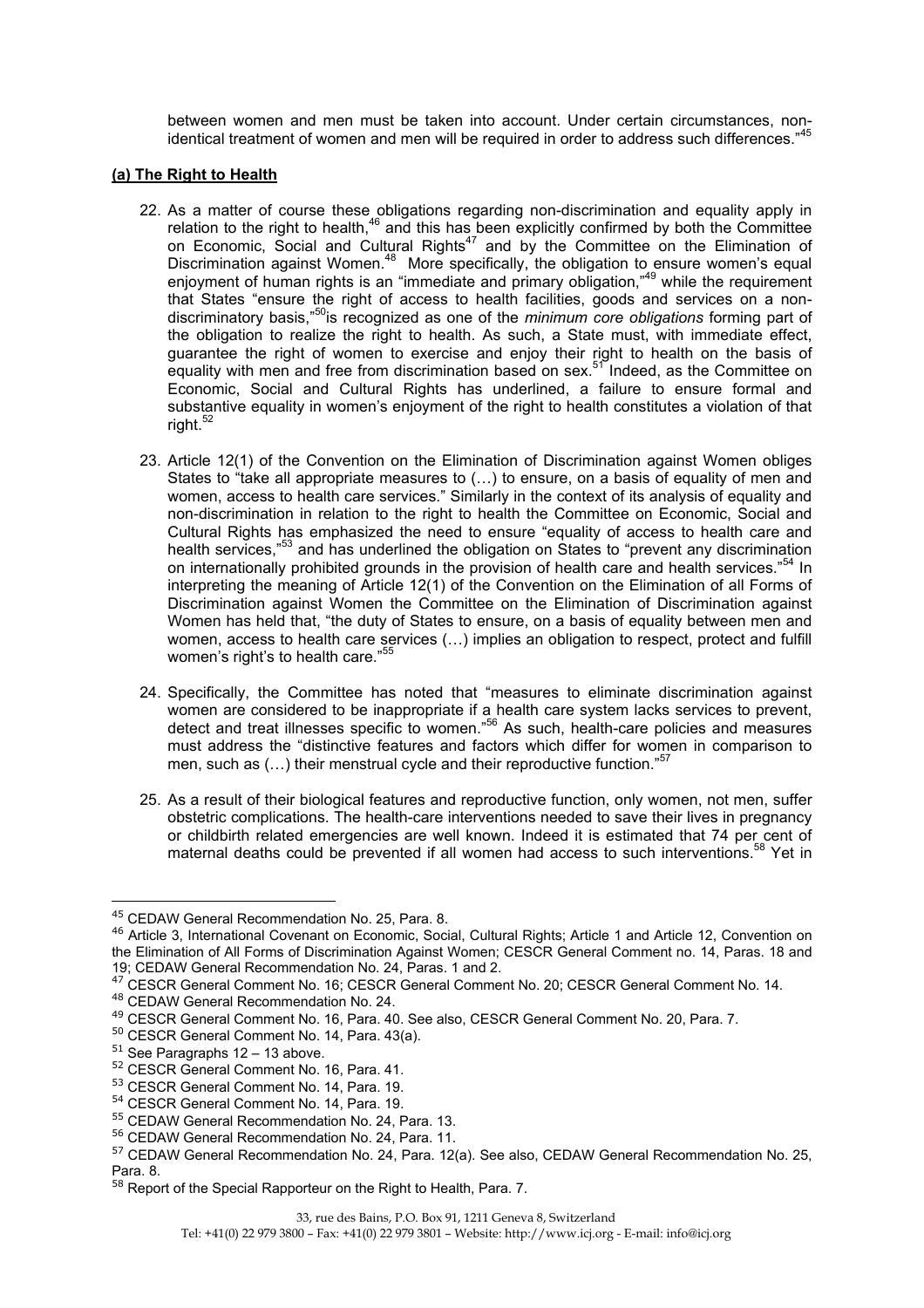many countries there has been no significant reduction in the rates of maternal mortality,<sup>59</sup> even while progress has been made in the provision of health-care more generally, and in tackling certain health concerns which apply to both men and women. Moreover, as highlighted by the United Nations Special Rapporteur on the Right to Health, "there is no single cause of death and disability for men between the ages of 15 and 44 that is close to the magnitude of maternal death and disability."<sup>60</sup>

- 26. Rates of maternal mortality in a State that are relatively and disproportionately high compared to other countries of a similar level of development and economic growth, may reveal de facto discrimination and inequality in relation to women's enjoyment and exercise of the right to health. Indeed they may reflect the assessment of the Committee on Economic, Social and Cultural Rights that "women are often denied equal enjoyment of their human rights, in particular by virtue of the lesser status ascribed to them by tradition and custom, or as a result of overt or covert discrimination."61 In that context, a State's failure to provide, and/or prioritise the provision of good quality maternal health care and specifically emergency obstetric services, may contravene its obligation to guarantee the right of women to the equal enjoyment of the right to health, and to the exercise of that right free from discrimination based on sex, including through equal access to health-care.
- 27. Indeed the United Nations Special Rapporteur on the Right to Health has observed the principles of equality and non-discrimination "underpin prioritization of interventions – such as emergency obstetric care – that can guarantee women's right to health on the basis of nondiscrimination and equality."62 Likewise, the Committee on Economic, Social and Cultural Rights considers that in order to eliminate discrimination against women, a major goal of any national health strategy "should be reducing women's health risks, particularly lowering rates of maternal mortality.'
- 28. It follows that, as expressly provided for under Article 12(2) of the Convention on the Elimination of Discrimination against Women, States must "ensure to women appropriate services in connection with pregnancy, confinement and the post-natal period." To that end, States must allocate the maximum extent of all available resources to the provision of emergency obstetric services.<sup>6</sup>
- 29. A failure by a State over a number of years to reduce the rates of preventable maternal mortality as a result of "inappropriate health resource allocation"<sup>65</sup> will amount to impermissible discrimination. Indeed, as expressed by the Committee on the Elimination of Discrimination against Women, "studies such as those which emphasize the high maternal mortality and morbidity rates (…) provide an important indication for States parties of possible breaches of their duties to ensure women's access to health care."<sup>66</sup>

#### **(b) Right to Life**

 $\overline{a}$ 

30. Depending on the particular circumstances a State's failure to provide good quality maternal health care may also impact women's equal enjoyment and exercise of a number of rights beyond the right to health. $67$  For example where a woman dies as a result of a failure to

<sup>&</sup>lt;sup>59</sup> Report of the Special Rapporteur on the Right to Health, Para. 11

 $60$  Report of the Special Rapporteur on the Right to Health, Para. 9.

<sup>61</sup> CESCR General Comment No. 16, Para. 5.

 $62$  Report of the Special Rapporteur on the Right to Health, Para. 28(b)

<sup>63</sup> CESCR General Comment No. 14, Para. 21.

<sup>64</sup> CEDAW General Recommendation No. 24, Para. 27.

<sup>65</sup> CESCR General Comment No. 14, Para. 19: "inappropriate health resource allocation can lead to discrimination which may not be overt.'

<sup>66</sup> CEDAW General Recommendation No. 24, Para. 17.

<sup>&</sup>lt;sup>67</sup> These might include the right to privacy, to freedom from torture, cruel, inhuman and degrading treatment. For example, the failure to provide women with specific health care interventions, related to their sexual and reproductive rights, has been held to constitute a violation of the right to privacy (European Court of Human Rights, *Case of Tysi!c v. Poland*, 20 March 2007, Application No. 5410/03) and a violation of the right to freedom from torture, cruel, inhuman and degrading treatment (Human Rights Committee, *Case of Karen Noelia Llantoy Huamán v. Peru*, Communication No. 1153/2003, 24 October 2005).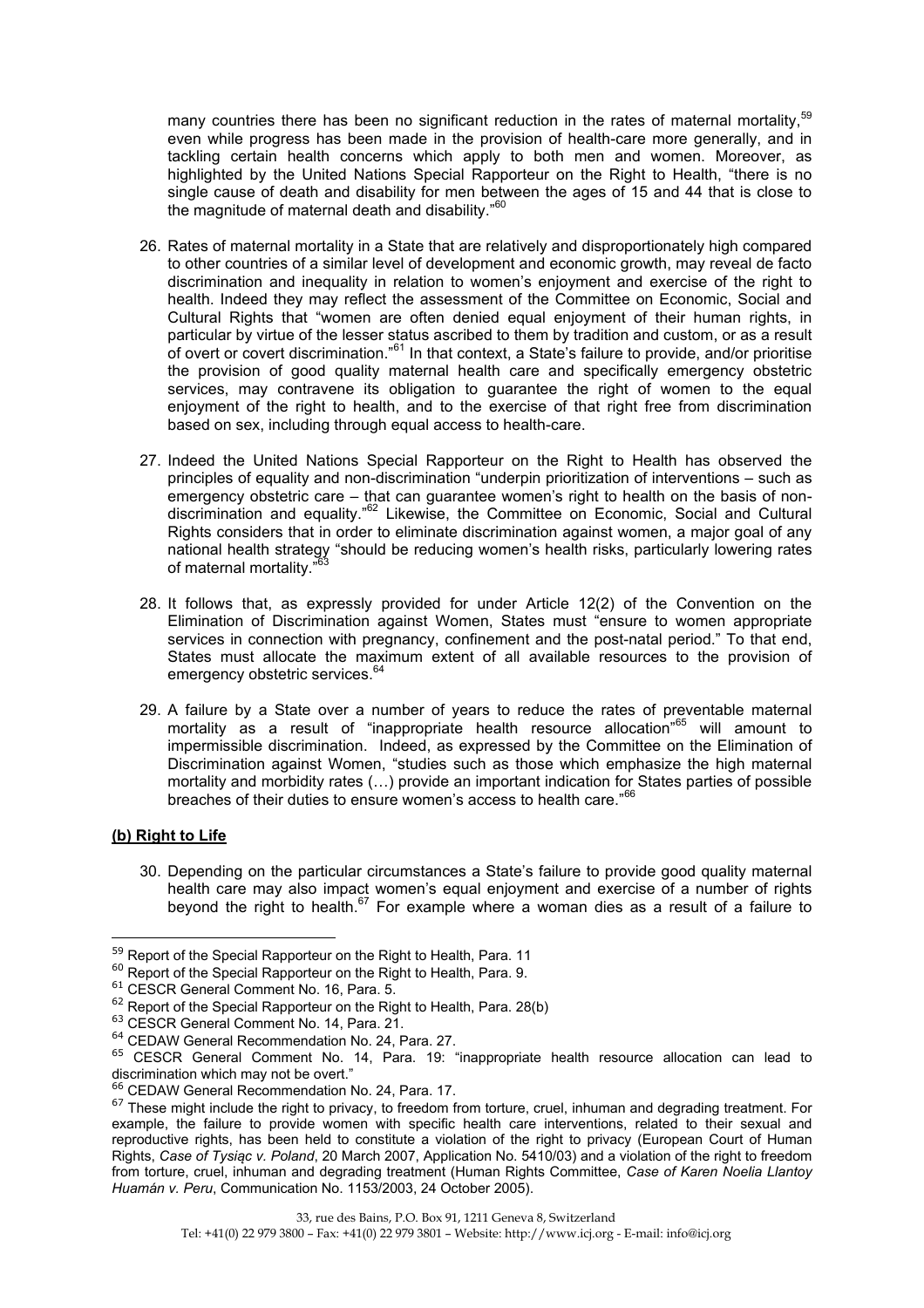provide good quality emergency obstetric care, the responsibility of the state may be engaged in respect of a violation of the right to life, including as provided under the International Covenant on Civil and Political Rights and the American Convention on Human Rights.<sup>68</sup>

- 31. Under international human rights law States are obliged not only to refrain from the unlawful taking of life, but also to take steps to safeguard the lives of those within its jurisdiction.<sup>69</sup> In some instances this includes the obligation to provide health-care, and specifically emergency health care.<sup>70</sup> In order to ensure the right of women to exercise and enjoy their right to life on the basis of equality with men and free from discrimination on the basis of sex, States must take adequate measures to safeguard the lives of women on an equal basis with those of men, including, where applicable, in the provision of emergency health-care. In line with the analysis of the principles of equality and non-discrimination above, such measures must address "distinctive features and factors which differ for women in comparison to men, such as (…) biological factors which differ for women in comparison with men, such as (…) their reproductive function."<sup>71</sup>
- 32. As a result, in order to protect women's enjoyment of the right to life on an equal basis with men, States must provide full and timely access of women to good quality emergency obstetric care. Indeed, the Committee on the Elimination of Discrimination against Women has held that measures should be taken "to reduce maternal mortality rates and protect women's right to life by ensuring full and timely access of all women to emergency obstetric care."72 Moreover, in its analysis of the right of women to the enjoyment of the right to life on an equal basis with men, the Human Rights Committee has highlighted the need for States to look at rates of "pregnancy and childbirth related deaths of women."73 It has also noted that "so as to guarantee the right to life, the State party should strengthen its efforts in that regard, in particular in ensuring the accessibility of health services, including emergency obstetric care. The State party should ensure that its health workers receive adequate training."

## **(c) Inter-Sectional/Multiple Discrimination**

- 33. States' obligations to ensure the right of women to exercise and enjoy their human rights on a basis of equality with men, and free from discrimination on the basis of sex, require an additional level of vigilance and prioritization in relation to ensuring access to good quality maternal health-care, including emergency obstetric care, by women who may be at risk of multi-dimensional or intersectional discrimination.
- 34. In the words of the Committee on Economic Social and Cultural Rights "some individuals or groups of individuals face discrimination on more than one of the prohibited grounds, for example women belonging to an ethnic or religious minority. Such cumulative discrimination

<sup>&</sup>lt;sup>68</sup> Article 6, International Covenant on Civil and Political Rights; Article 4, American Convention on Human Rights.

 $69$  See generally, Human Rights Committee, General Comment No. 6, The Right to Life, U.N. Doc. HRI/GEN/1/Rev.1; Human Rights Committee, General Comment No. 31, *The Nature of the General Legal Obligation Imposed on States Parties to the Covenant*, U.N. Doc. CCPR/C/21/Rev.1/Add.13 (hereinafter HRC General Comment No. 31); Inter-American Court of Human Rights, *Case of Velásquez Rodríguez v. Honduras*, Judgment of 29 July 1988; Inter-American Court of Human Rights, *Case of the Pueblo Bello Massacre v. Colombia*, Judgment of 31 January 2006; Inter-American Court of Human Rights *Case of Ximenes-Lopes v. Brazil*, 4 July 2006; European Court of Human Rights, *Case of L.C.B. v. The United Kingdom*, Judgment 9 June 1998, Application No. 23413/94; European Court of Human Rights*, Case of Osman v. The United Kingdom*, Judgment 28 October 1998, Application No. 23452/94; European Court of Human Rights, *Case of Calvelli and Ciglio, v. Italy*, 17 January 2002, Application No. 32967/96; European Court of Human Rights*, Case of VO v. France, 8 July 2004*, Application No. 53924/00.

<sup>70</sup> E.g. Indian Supreme Court, *Paschim Banga Khet Mazdoor Samity and others v State of West Bengal and another*, (1996) AIR SC 2426, Para. 9.

<sup>&</sup>lt;sup>71</sup> CEDAW General Recommendation No. 24, Para. 12(a). See also, CEDAW General Recommendation No. 25, Para. 8.

<sup>&</sup>lt;sup>72</sup> Committee on the Elimination of Discrimination against Women, Concluding Observations, Morocco, CEDAW, A/52/38/Rev.1 part I (1997) 11, Para. 78.

<sup>&</sup>lt;sup>73</sup> Human Rights Committee, General Comment No. 28, Equality of Rights between Men and Women, U.N. Doc. CCPR/C/21/Rev.1/Add.10, (hereinafter HRC General Comment No. 28), Para. 10.

<sup>&</sup>lt;sup>74</sup> Human Rights Committee, Concluding Observations, Mali, ICCPR, CCPR/CO/77/MLI, 16 April 2003, Para. 14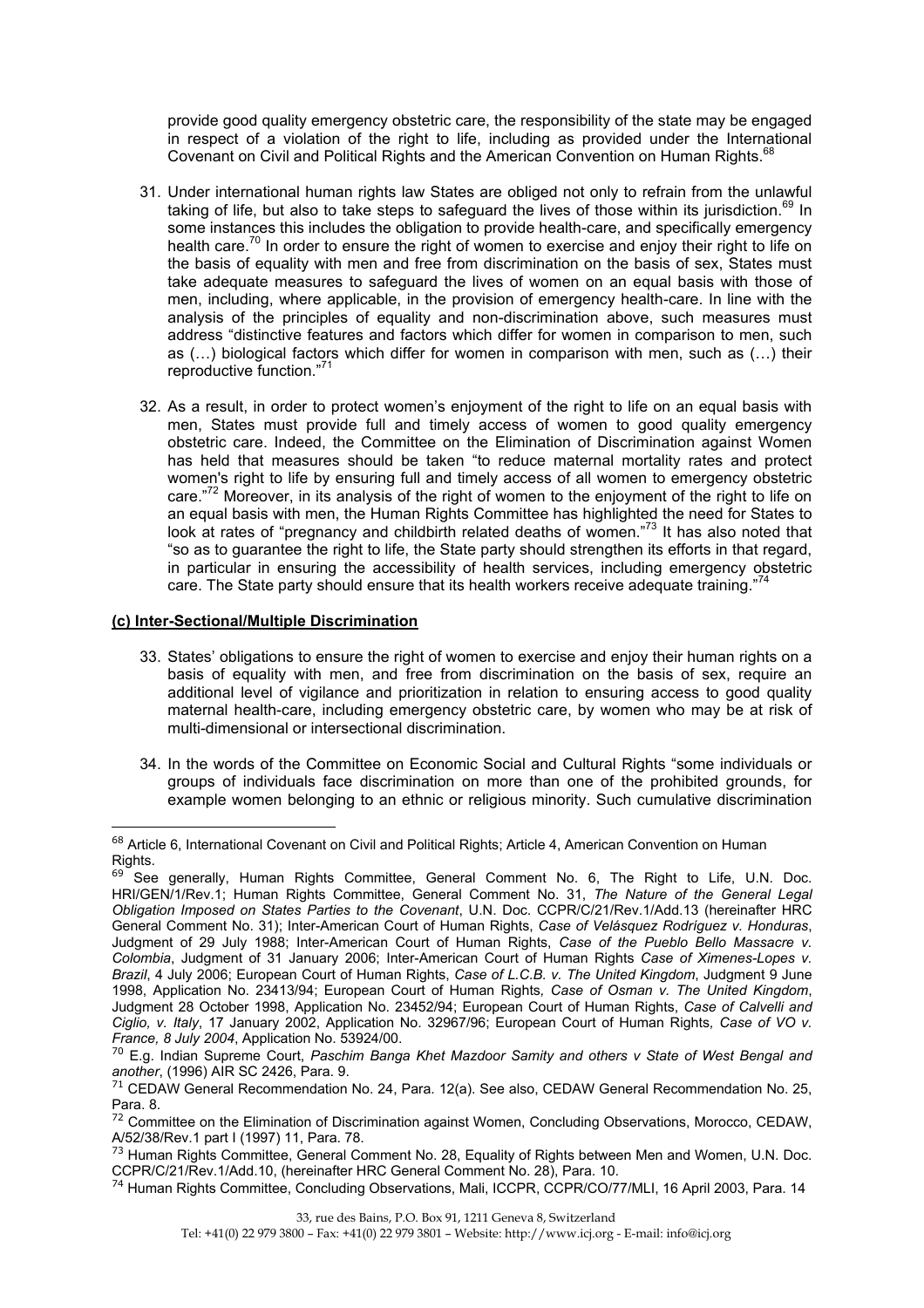has a unique and specific impact on individuals and merits particular consideration and remedying.<sup>"75</sup> This aspect of discrimination has also been underlined by the Committee on the Elimination of Discrimination against Women, which has noted that "certain groups of women in addition to suffering from discrimination directed against them as women, may also suffer from multiple forms of discrimination based on additional grounds such as race, ethnic or religious identity, disability, age, class, case or other factors."<sup>76</sup> Similarly the Human Rights Committee has noted that discrimination against women is often intertwined with discrimination on other grounds such as race, colour, language, religion, political or other opinion, national or social origin, property, birth or other status.<sup>77</sup> The Committee on the Elimination of Racial Discrimination has noted that "there are circumstances in which racial discrimination only or primarily affects women, or affects women in a different way or to a different degree than men,"<sup>78</sup> and "racial discrimination may have consequences that affect primarily or only women."<sup>79</sup>

35. The heightened impact of such multiple forms of discrimination has a definitive effect in relation to women's access to good quality maternal health-care, including emergency obstetric care. Indeed, the Special Rapporteur on the Right to Health has underlined that "marginalized women, such as women living in poverty and ethnic minority or indigenous women are more vulnerable to maternal mortality."<sup>80</sup> The Committee on the Elimination of Discrimination against Women has stressed that States must pay particular attention to the rates at which they have reduced maternal mortality "in vulnerable groups, regions and communities."81 Moreover, in the words of the Special Rapporteur on the Right to Health, the principles of equality and non-discrimination give rise to the need to "promote more equitable distribution of health care, including provision in rural or poor areas, or areas with high indigenous or minority populations."<sup>82</sup>

IV. THE INTERNATIONAL LEGAL OBLIGATION TO ENSURE AN EFFECTIVE REMEDY AND APPROPRIATE REPARATION IN CASES OF VIOLATIONS OF THE RIGHTS TO LIFE AND HEALTH AND THE RIGHT OF WOMEN TO EXERCISE AND ENJOY THESE RIGHTS ON THE BASIS OF EQUALITY WITH MEN AND FREE FROM DISCRIMINATION ON THE BASIS OF SEX.

36. It is a general principle of all legal systems that the violation of a legal right gives rise to the right to a remedy, and indeed, States are obliged under international human rights law to provide an effective remedy to anyone who alleges a violation of their human rights.<sup>83</sup> This obligation is enshrined in international and regional human rights instruments<sup>84</sup> and its importance has been outlined and underscored repeatedly in the jurisprudence of international and regional judicial and quasi-judicial bodies.<sup>85</sup> Remedies must be both

<sup>75</sup> CESCR General Comment No. 20, Para. 17. See also, CESCR General Comment No. 16, Para. 5.

<sup>76</sup> CEDAW General Recommendation No. 25, Para.12.

<sup>77</sup> HRC General Comment No. 28, Para. 30.

<sup>&</sup>lt;sup>78</sup> Committee on the Elimination of Racial Discrimination, General Recommendation No. 25, Gender Related Dimensions of Racial Discrimination, U.N. Doc. A/55/18, annex V, Para.1.

<sup>&</sup>lt;sup>79</sup>Ibid, at Para. 2.

<sup>80</sup> The Report of the Special Rapporteur on the Right to Health, Para. 10.

<sup>&</sup>lt;sup>81</sup> CEDAW General Recommendation No. 24, Para. 26. See also, the commitment of States enshrined in the Beijing Platform for Action, Para. 32, to "intensify efforts to ensure equal enjoyment of all human rights and fundamental freedoms for all women and girls who face multiple barriers to their empowerment and advancement because of such factors as their race, age, language, ethnicity, culture, religion, or disability, or because they are indigenous people."

<sup>&</sup>lt;sup>82</sup> Report of the Special Rapporteur on the Right to Health, Para. 28(b).

<sup>83</sup> See for a general analysis, International Commission of Jurists, Practitioner's Guide No. 2: The Right to a Remedy and to Reparation for Gross Human Rights Violations, available at: http://www.icj.org/news.php3?id\_article=4530&lang=en.

<sup>84</sup> Article 2(3), International Covenant on Civil and Political Rights; Article 25 American Convention on Human Rights; Article 13, European Convention for the Protection of Human Rights and Fundamental Freedoms. See also Article 2, Convention on the Elimination of All Forms of Discrimination against Women.

<sup>85</sup> Committee on Economic Social and Cultural Rights, General Comment No. 9, The Domestic Application of the Covenant, U.N. Doc. E/C.12/1998/24, (hereinafter CESCR General Comment No. 9). See also HRC General Comment No. 31, Paras. 15 -20; Inter-American Court of Human Rights, *Case of Ximenes-Lopes v. Brazil*, 4 July 2006, Paras. 175 et. seq.; Inter-American Court of Human Rights, Case of the Rochela Massacre v. Colombia,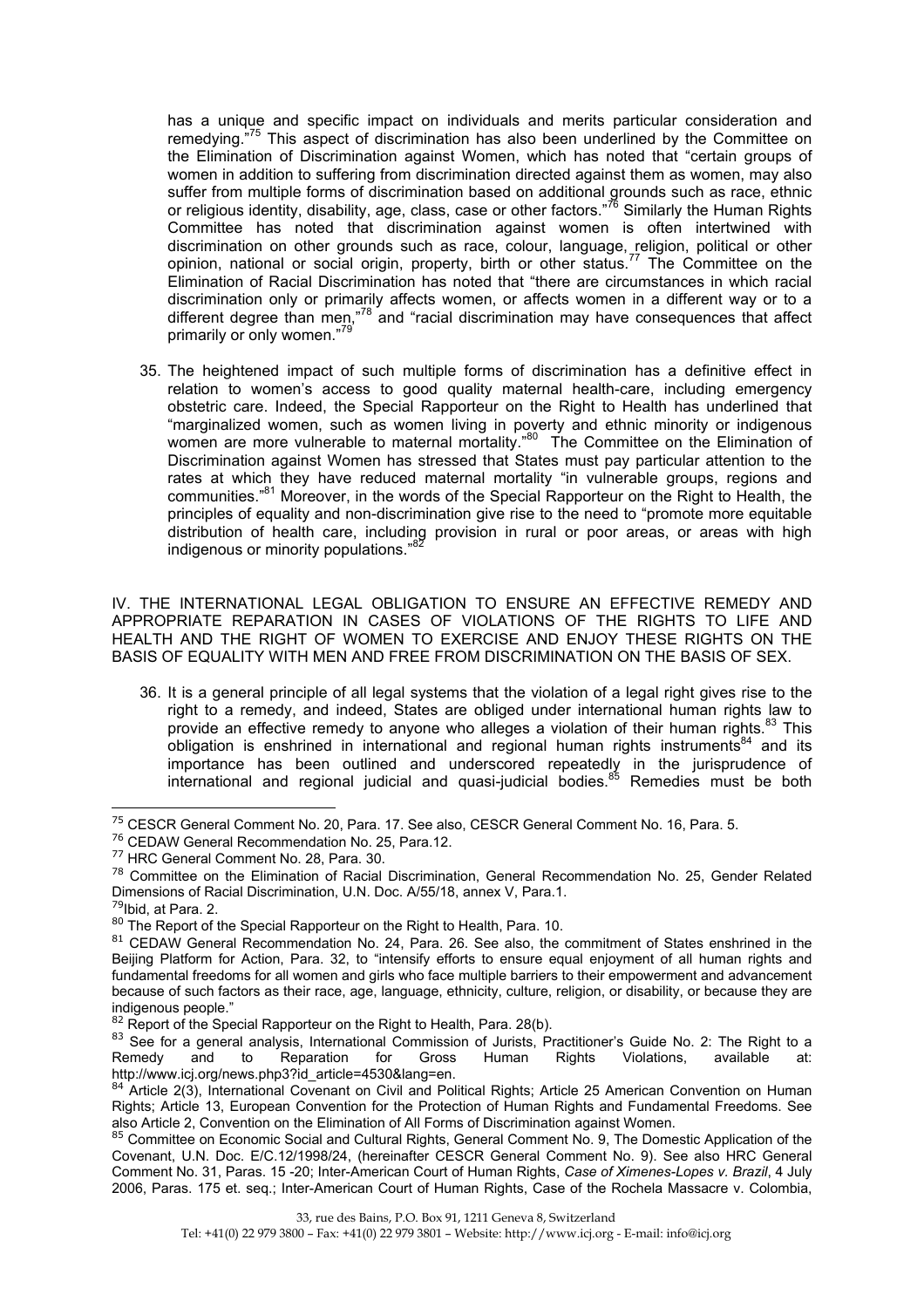procedural and substantive. This means that the State must provide access to a remedial forum, unencumbered by jurisdictional or other procedural barriers which would render the formal right illusory or ineffective and that it must provide for appropriate reparation in the event that a violation is established.

- 37. As a matter of course this obligation applies in relation to alleged violations of the rights to life, health and equality and non-discrimination in the enjoyment and exercise those rights.
- 38. Indeed, the Convention on the Elimination of All Forms of Discrimination against Women requires States to "establish legal protection of the rights of women on an equal basis with men and to ensure through competent national tribunals and other public institutions the effective protection of women against any act of discrimination.<sup>86</sup> In the specific context of women's right to health the Committee on the Elimination of Discrimination against Women has underlined that "the duty of States to ensure, on a basis of equality between men and women, access to health care services (…) implies an obligation to respect, protect and fulfill women's right to health care. States parties have the responsibility to ensure that legislation and executive action comply with these three obligations. They must also put in place a system which ensures effective judicial action. Failure to do will constitute a violation."<sup>8</sup>
- 39. The Committee on Economic Social and Cultural Rights has indicated that in relation to the rights enshrined in the International Covenant on Economic, Social, Cultural Rights "the fundamental requirements of international human rights law must be borne in mind. Thus (…) appropriate means of redress, or remedies must be available to any aggrieved individual or group, and appropriate means of ensuring governmental accountability must be put in place."88 More specifically in relation to the right to health, the Committee has underlined that "any person or group victim of violation of the right to health should have access to effective judicial or other appropriate remedies at both national and international levels."<sup>89</sup> Moreover, in relation to the right of women to exercise and enjoy their human rights on the basis of equality with men and free from discrimination on the basis of sex the Committee has reiterated that when that right is called into question States are required to "make available and accessible appropriate remedies."<sup>90</sup>
- **40.** The Human Rights Committee has held that in order to comply with their obligations to guarantee the rights enshrined in the International Covenant on Civil and Political Rights, including both the right to life, and the right of women to exercise and enjoy that right on the basis of equality with men and free from discrimination on the basis of sex, States "must ensure that individuals also have accessible and effective remedies." <sup>91</sup>

#### **What Constitutes an Effective Remedy?**

41. As will be explained below the forum and nature of a remedy may be variable depending on the formal source of right. However, in order to meet the requirements of international human rights law, whatever its nature or form, the remedy must not be theoretical or illusory, but meaningful in practice. It must entail recourse to an independent and impartial authority, which has the power and capacity to (a) investigate and decide whether or not a violation has taken place and (b) offer an appropriate remedy in terms of ordering cessation and/or reparation. Moreover the process must be prompt and accessible and any decision made must be enforceable.

<sup>91</sup> HRC General Comment No. 31, Para. 15.

 $\overline{a}$ Paras. 216 et. seq.; European Court of Human Rights, Case of Keenan v. United Kingdom, 3 April 2001, Application No. 27229/95, Paras. 123 et. seq.

 $86$  Article 2(a), Convention on the Elimination of All Forms of Discrimination against Women.

<sup>87</sup> CEDAW, General Comment No. 24, Para. 13.

<sup>88</sup> Committee on Economic Social and Cultural Rights, General Comment No. 9, The Domestic Application of the Covenant, U.N. Doc. E/C.12/1998/24, (hereinafter CESCR General Comment No. 9), Para.2.

<sup>89</sup> CESCR, General Comment No. 14, Para. 59.

<sup>90</sup> CESCR General Comment No. 16, Para. 21. See also CESCR General Comment No. 20, Para. 40: "institutions dealing with allegations of discrimination (…) should be accessible to everyone without discrimination. These institutions should adjudicate or investigate complaints promptly, impartially and independently and address alleged violations."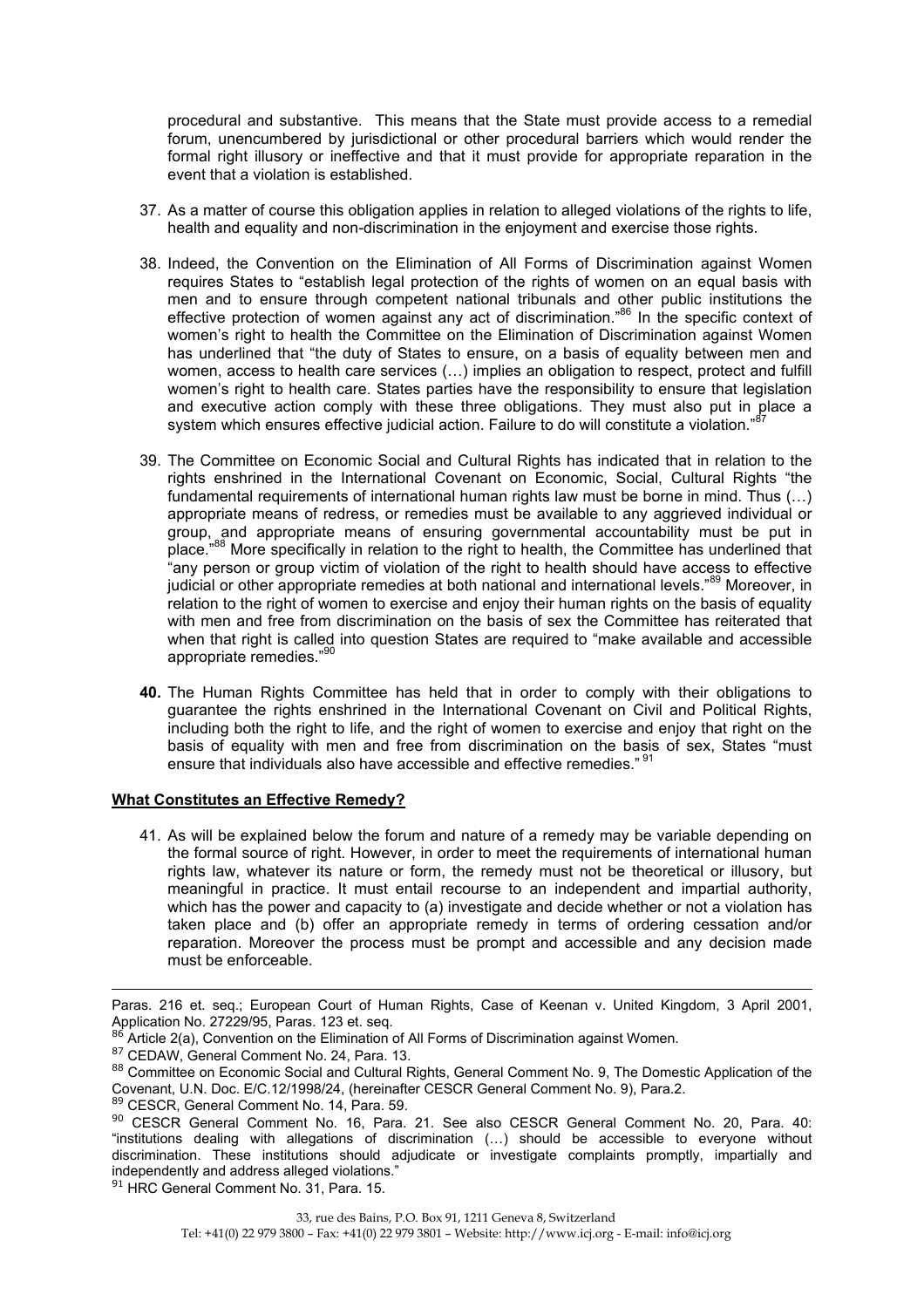#### (a) Judicial Remedies

- 42. In many instances compliance with the obligation to provide an effective remedy will require States to provide a *judicial* remedy. This right to a judicial remedy will be unrestricted when a woman dies in a pregnancy related emergency which gives rise to allegations of violations of her right to life; right to health and/or to her right to exercise and enjoy these rights on the basis of equality with men and free from discrimination on the basis of sex. Indeed, as noted above the Committee on the Elimination of Discrimination against Women has underlined that in the context of ensuring women's equal enjoyment and exercise of the right to health, States must also "put in place a system which ensures effective judicial action. Failure to do so will constitute a violation."<sup>92</sup>
- 43. It is notable that the Inter-American Court of Human Rights requires States to afford effective judicial remedies to the victims of all human rights violations under the American Convention without exception.<sup>93</sup> Additionally, the Committee on Economic, Social and Cultural Rights has noted that there are some obligations, "such as (…) those concerning non-discrimination, in relation to which the provision of  $(...)$  a judicial remedy would seem indispensable."<sup>94</sup> Furthermore, the European Court of Human Rights also requires a judicial remedy in cases where a violation of the right to life is alleged.<sup>95</sup> Indeed, it has specifically noted that the obligations to guarantee the right to life and the right to an effective remedy "require an effective independent judicial system to be set up so that the cause of death of patients in the care of the medical profession (…) can be determined and those responsible made accountable."<sup>96</sup>
- 44. Even in situations where a judicial remedy is not always required, other remedies may need to be "reinforced or complemented by judicial remedies,"97 and "an ultimate right of judicial appeal"98 will usually be appropriate.

## (b) General Requirements

- 45. In certain instances although a State may have some discretion as to what kind of judicial remedy it makes available, it must nonetheless ensure that the remedy is *effective*. This means that a remedy must meet the requirements outlined in Paragraph 40 above. It must not be theoretical or illusory, but meaningful in practice. It must entail recourse to an independent and impartial authority, which has the power and capacity to (a) investigate and decide whether or not a violation has taken place and, (b) offer an appropriate remedy in terms of ordering cessation and/or reparation. Moreover the process must be prompt and accessible and any decision made must be enforceable.
- 46. The Committee on Economic, Social and Cultural Rights has held that in general "remedies should be accessible, affordable, timely and effective.<sup>999</sup> Likewise, in the specific context of discrimination in the exercise of human rights, it has noted that institutions dealing with allegations of discrimination "should adjudicate or investigate complaints promptly, impartially and independently and address alleged violations."<sup>100</sup>
- 47. The Inter-American Court of Human Rights has underlined that it is not sufficient to simply provide a formal judicial remedy: "it must also be effective, i.e., it must be capable of

<sup>&</sup>lt;sup>92</sup> CEDAW, General Comment No. 24, Para. 13.

<sup>93</sup> Inter-American Court of Human Rights, *Case of Ximenes-Lopes v. Brazil*, 4 July 2006, Para. 175.

<sup>&</sup>lt;sup>94</sup> CESCR General Comment No. 9, Para 9.

<sup>95</sup> European Court of Human Rights, *Case of Calvelli and Ciglio v. Italy*, 17 January 2002, Application No. 32967/96, Para.49. See also *Case of VO v. France*, 8 July 2004, Application No. 53924/00, Paras. 88 – 89.

<sup>96</sup> European Court of Human Rights, *Case of Calvelli and Ciglio v. Italy*, 17 January 2002, Application No. 32967/96, Para. 49.

<sup>97</sup> CESCR General Comment No. 9, Para 3.

<sup>98</sup> Ibid. Para.9.

<sup>99</sup> CESCR General Comment No. 9, Para.9.

<sup>100</sup> CESCR General Comment No. 20, Para 40.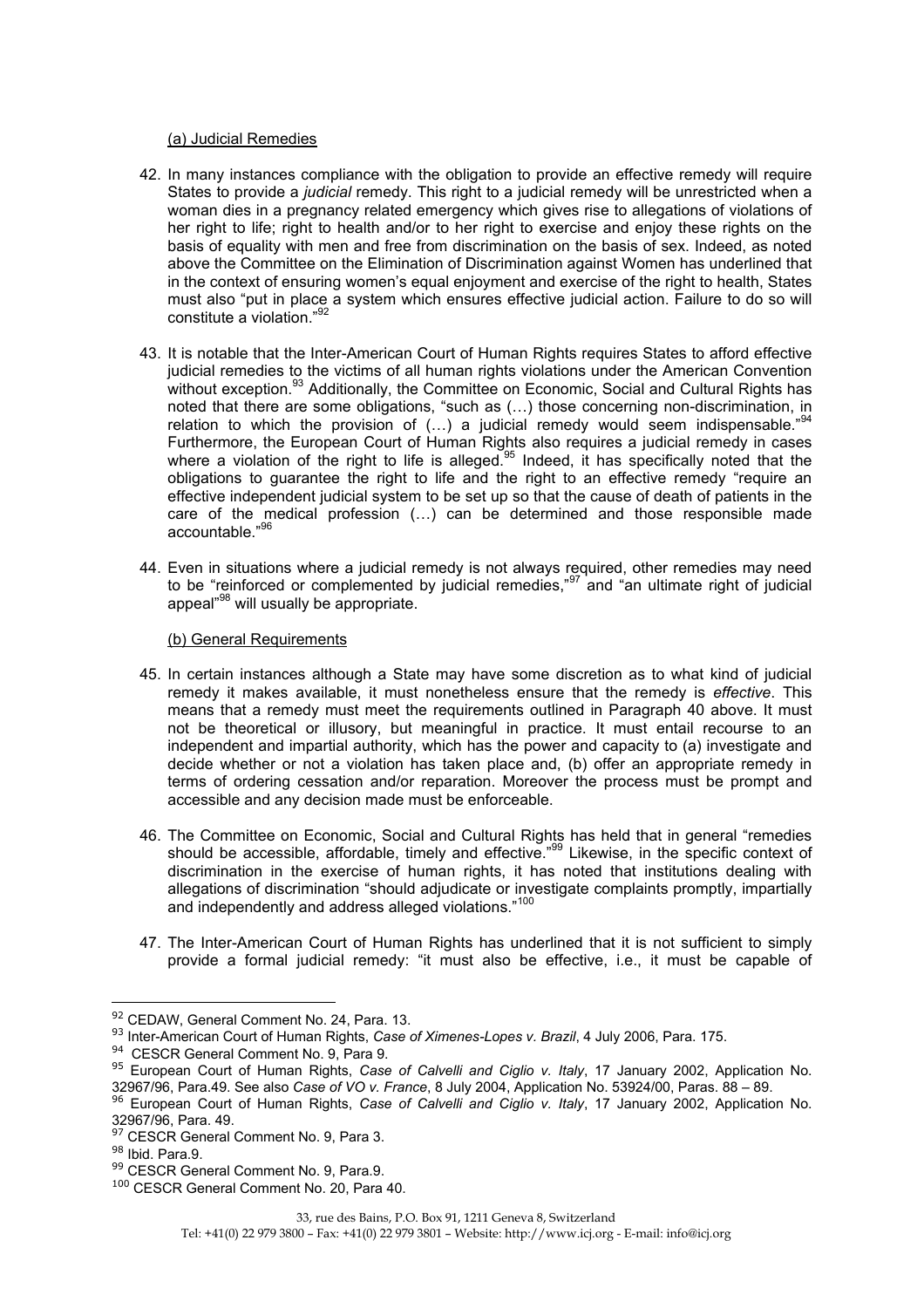producing results or providing answers to violations of rights."<sup>101</sup> It must provide "effective recourse to guarantee the rights to justice, the knowledge of the truth and reparations to the relatives."<sup>102</sup> and must effectively contribute to "ending impunity, ensuring non-repetition of the harmful acts and guaranteeing the free and full exercise of the rights protected."<sup>103</sup> As such, a remedy must be capable of giving rise to "a statement on the State's responsibility for the violation of rights,"<sup>104</sup> and must be concluded within a reasonable time-period.<sup>105</sup> In assessing whether or not the time-period concerned has been reasonable the *Inter-American Court of Human Rights* will consider "(a) the complexity of the matter, (b) the procedural activities carried out by the interested party, and (c) the conduct of the judicial authorities."<sup>106</sup> Indeed, in one case the Court held that where no decision had been given six years after legal proceedings were initiated regarding a situation involving, "only one victim, who has been clearly identified and who died in a health care institution,"<sup>107</sup> a remedy had not been provided within a sufficiently prompt time-frame.

- 48. Similarly the European Court of Human Rights has held that a remedy "must be 'effective' in practice as well as in law. In particular its exercise must not be unjustifiably hindered by the acts or omissions of the authorities."<sup>108</sup>The remedy must be capable of establishing what happened, whether or not a violation took place, and of identifying the source of responsibility.109 Indeed, as noted above, the Court has underlined that when a patient dies in the care of the medical profession a remedy must be provided which is capable of establishing the cause of death and holding those responsible accountable.<sup>110</sup> Moreover, the Court has held repeatedly that any such remedies must be provided within a reasonable time. In assessing whether a State has complied with this requirement it will look at factors similar to those taken into account by the Inter-American Court of Human Rights, including the complexity of the case, whether or not the conduct of the applicants contributed to the length of time involved, and the nature of the relevant authorities' conduct.
- 49. As such it is clear that in any assessment of whether or not a particular set of legal proceedings comply with the requirements of the obligation to provide an effective remedy, the amount of time which lapses between the commencement of those proceedings and a final decision, will be a key consideration. Although the particular circumstances of every individual situation must be taken into account, where over a number of years a set of legal proceedings have not progressed significantly and where that lack of progression is not attributable to the conduct of the applicants, those proceedings presumptively will not constitute an effective remedy as required by international human rights law. This is all the more probable where the situation at issue involves only one victim whose identity is not in question.
- 50. Furthermore, the competency and capacity of the judicial or non-judicial body in question to find that a human rights violation has occurred, to ensure an investigation and, to identify those responsible will also be important factors in determining whether or not a remedy is effective. To satisfy the requirements of the international legal obligation to provide an effective remedy, legal proceedings must at their conclusion provide an explicit recognition as

<sup>101</sup> Inter-American Court of Human Rights, *Case of Ximenes-Lopes v. Brazil*, 4 July 2006, Para. 192.

<sup>102</sup> Inter-American Court of Human Rights, *Case of Ximenes-Lopes v. Brazil*, 4 July 2006, Para. 171. See also, Inter-American Court of Human Rights, *Case of the Rochela Massacre v. Colombia*, Para. 216.

<sup>103</sup> Inter-American Court of Human Rights, *Case of the Rochela Massacre v. Colombia*, Para. 217.

<sup>104</sup> Inter-American Court of Human Rights, *Case of the Rochela Massacre v. Colombia*, Para. 216.

<sup>105</sup> Inter-American Court of Human Rights, *Case of Ximenes-Lopes v. Brazil*, 4 July 2006, Paras. 195 – 203.

<sup>106</sup> Inter-American Court of Human Rights, *Case of Ximenes-Lopes v. Brazil*, 4 July 2006, Para. 196.

<sup>107</sup> Inter-American Court of Human Rights, *Case of Ximenes-Lopes v. Brazil*, 4 July 2006, Para. 197.

<sup>108</sup> European Court of Human Rights, Case of Keenan v. United Kingdom, 3 April 2001, Application No. 27229/95, Para. 123.

<sup>&</sup>lt;sup>109</sup> European Court of Human Rights, European Court of Human Rights, Case of Keenan v. United Kingdom, 3 April 2001, Application No. 27229/95, Paras. 123 & 132.

<sup>110</sup> European Court of Human Rights, *Case of Calvelli and Ciglio v. Italy*, 17 January 2002, Application No. 32967/96, Para. 49; *Case of VO v. France*, 8 July 2004, Application No. 53924/00, Paras. 88 – 89.

<sup>111</sup> European Court of Human Rights, *Case of Ruiz-Mateos v. Spain*, 23 June 1993, Application No. 12952/87, Paras. 38 – 53.